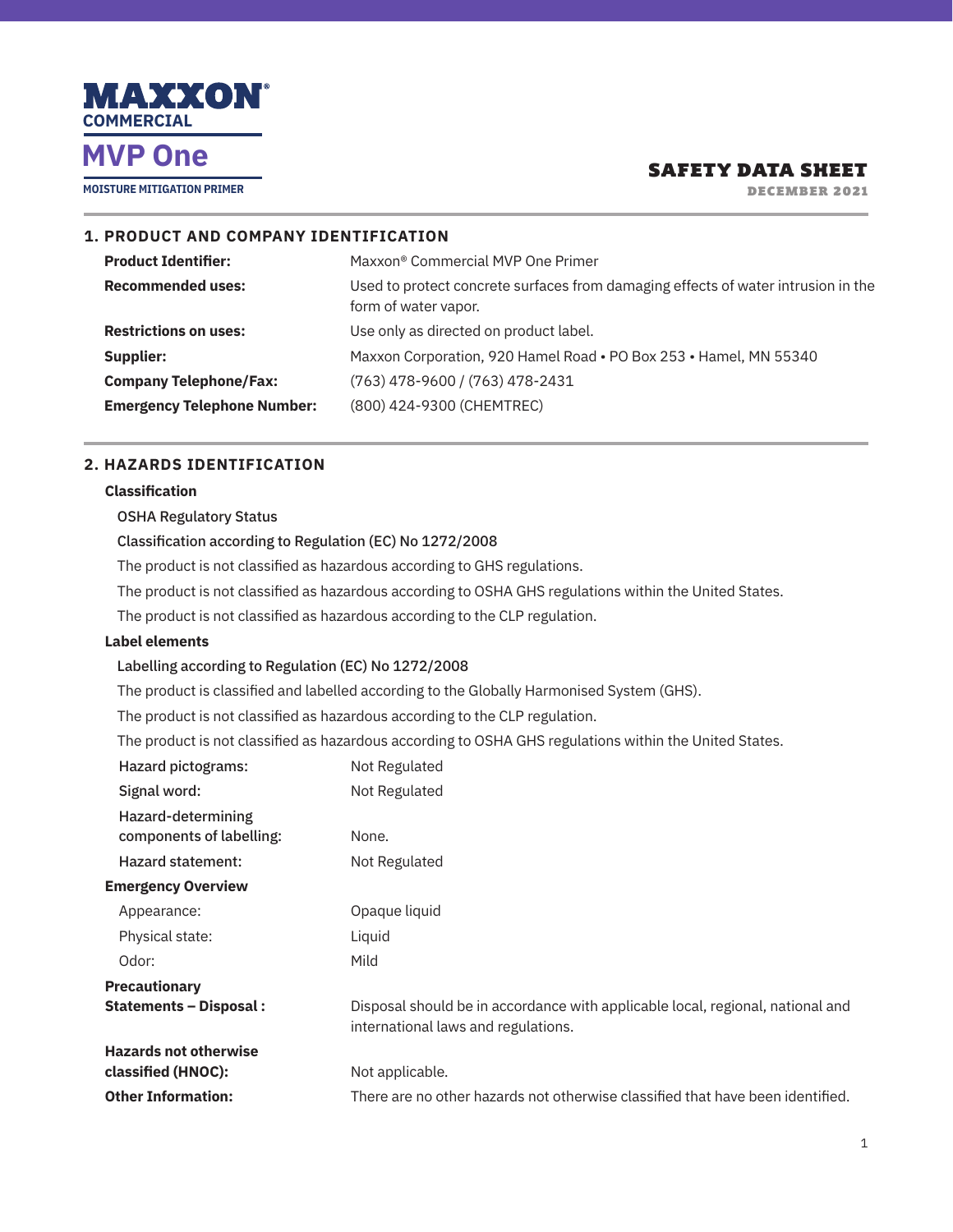

**MOISTURE MITIGATION PRIMER**

## SAFETY DATA SHEET

DECEMBER 2021

#### **3. COMPOSITION/INFORMATION ON INGREDIENTS**

| <b>Substance Mixture:</b>      | This product is a mixture. |                       |                     |
|--------------------------------|----------------------------|-----------------------|---------------------|
| <b>PRODUCT/INGREDIENT NAME</b> | CAS#                       | <b>WEIGHT/PERCENT</b> | <b>TRADE SECRET</b> |
| Modified Acrylic Primer        | Proprietary*               | 10-20%                | $\star$             |
| Modified acrylonitrile polymer | Proprietary*               | 10-20%                | $\star$             |

### **4. FIRST AID MEASURES**

### **Description of first aid procedures**

| <b>General Advice:</b>              | Show this safety data sheet to the doctor in attendance.                                                                       |
|-------------------------------------|--------------------------------------------------------------------------------------------------------------------------------|
| Eye Contact:                        | Flush eyes with water at least 15 minutes. Get medical attention if eye irritation<br>develops or persists.                    |
| <b>Skin Contact:</b>                | Wash off with soap and water.                                                                                                  |
| Inhalation:                         | Not an expected route of exposure. Move to fresh air. Call a physician if<br>symptoms develop or persist.                      |
| Ingestion:                          | Not an expected route of exposure. Seek medical attention if symptoms<br>develop. Provide medical care provider with this SDS. |
| Self-protection of the first aider: | First aider: Pay attention to self-protection.                                                                                 |

### **5. FIRE FIGHTING MEASURES**

| Suitable extinguishing media:                         | Use extinguishing measures that are appropriate to local circumstances and the<br>surrounding environment.                                 |
|-------------------------------------------------------|--------------------------------------------------------------------------------------------------------------------------------------------|
| Unsuitable extinguishing media:                       | Caution: Use of water spray when fighting fire may be inefficient.                                                                         |
| <b>Specific hazards arising</b><br>from the chemical: | No information available.                                                                                                                  |
| <b>Explosion Data</b>                                 |                                                                                                                                            |
| Sensitivity to Mechanical Impact:                     | None                                                                                                                                       |
| Sensitivity to Static Discharge:                      | None                                                                                                                                       |
| Protective equipment and                              |                                                                                                                                            |
| precautions for firefighters:                         | As in any fire, wear self-contained breathing apparatus pressure-demand, MSHA/<br>NIOSH (approved or equivalent) and full protective gear. |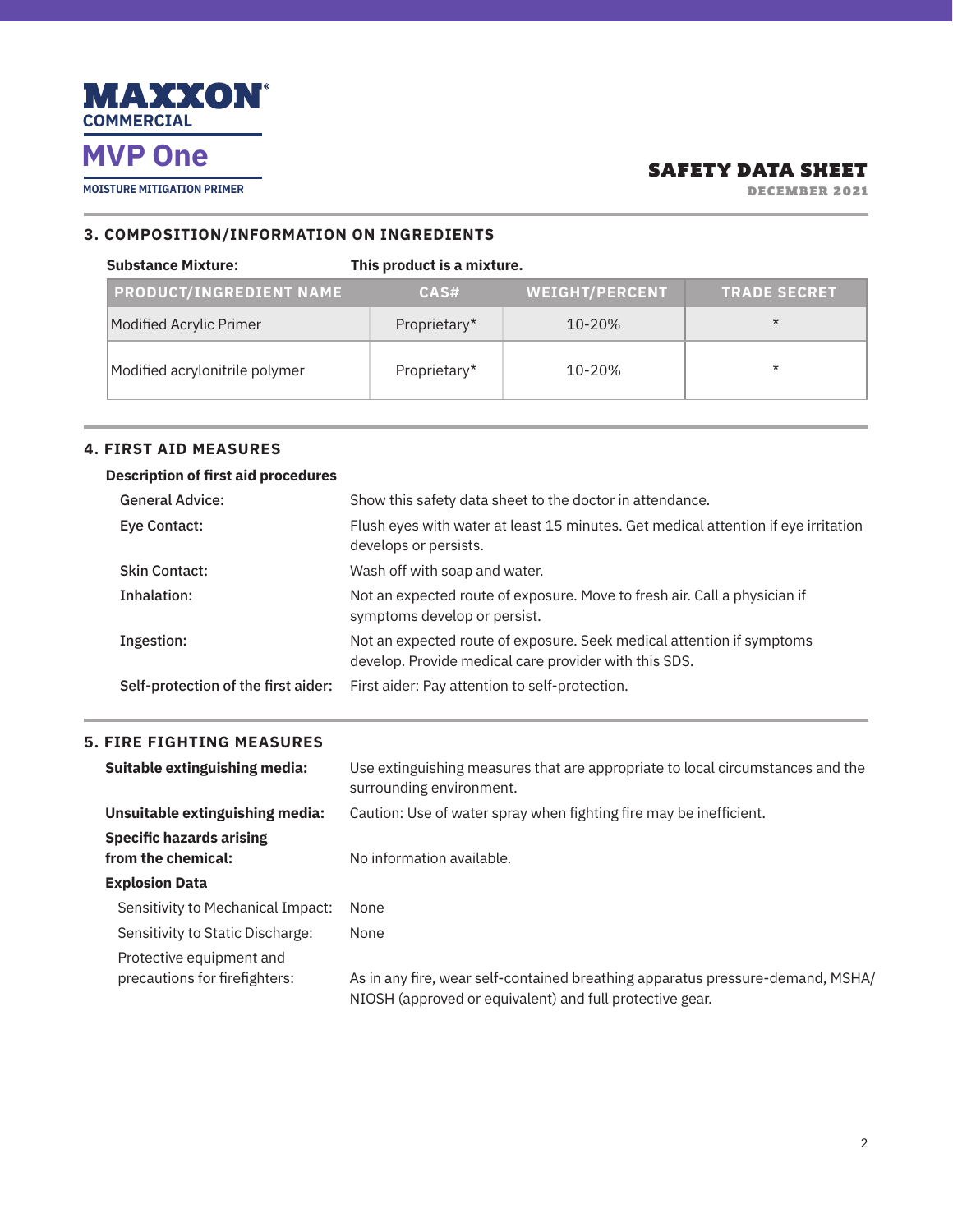

**MOISTURE MITIGATION PRIMER**

## SAFETY DATA SHEET

DECEMBER 2021

| <b>6. ACCIDENTAL RELEASE MEASURES</b>                    |                                                                                                             |
|----------------------------------------------------------|-------------------------------------------------------------------------------------------------------------|
| <b>Personal precautions,</b><br>protective equipment and |                                                                                                             |
| emergency procedures:                                    | Ensure adequate ventilation, especially in confined areas.                                                  |
| <b>Environmental precautions:</b>                        | See Section 12 for additional ecological information.                                                       |
| Methods and materials for containment and cleaning up    |                                                                                                             |
| Methods for containment:                                 | Absorb with earth, sand or other non-combustible material and transfer to<br>containers for later disposal. |
| Methods for cleaning up:                                 | For personal protection, see Section 8. For disposal information, see Section 13.                           |

### **7. HANDLING AND STORAGE**

| <b>Precautions for safe handling</b>                         |                                                                        |  |  |
|--------------------------------------------------------------|------------------------------------------------------------------------|--|--|
| Advice on safe handling:                                     | Handle in accordance with good industrial hygiene and safety practice. |  |  |
| Conditions for safe storage, including any incompatibilities |                                                                        |  |  |
| Storage conditions:                                          | Keep from freezing.                                                    |  |  |
| Incompatible materials:                                      | None known for product as a whole.                                     |  |  |

### **8. EXPOSURE CONTROLS / PERSONAL PROTECTION**

| <b>Control parameters</b>               |                                                                                                                                   |
|-----------------------------------------|-----------------------------------------------------------------------------------------------------------------------------------|
| <b>Exposure Guidelines:</b>             | This product, as supplied, is not believed to contain any hazardous material that<br>exceeds exposure limits established by OSHA. |
| <b>Appropriate engineering controls</b> |                                                                                                                                   |
| <b>Engineering Controls:</b>            | None under normal use.                                                                                                            |
|                                         | Individual protection measures, such as personal protective equipment                                                             |
| Eye/face protection:                    | No special technical protective measures are necessary.                                                                           |
| Skin and body protection:               | No special technical protective measures are necessary.                                                                           |
| Respiratory protection:                 | No protective equipment is needed under normal use conditions.                                                                    |
| <b>General Hygiene Considerations:</b>  | Handle in accordance with good industrial hygiene and safety practice.                                                            |

### **9. PHYSICAL AND CHEMICAL PROPERTIES**

| <b>Physical state:</b> | Liquid                   |
|------------------------|--------------------------|
| Appearance:            | Opaque liquid            |
| Color:                 | White                    |
| Odor:                  | Mild                     |
| <b>Odor threshold:</b> | Negligible odor          |
| pH:                    | No information available |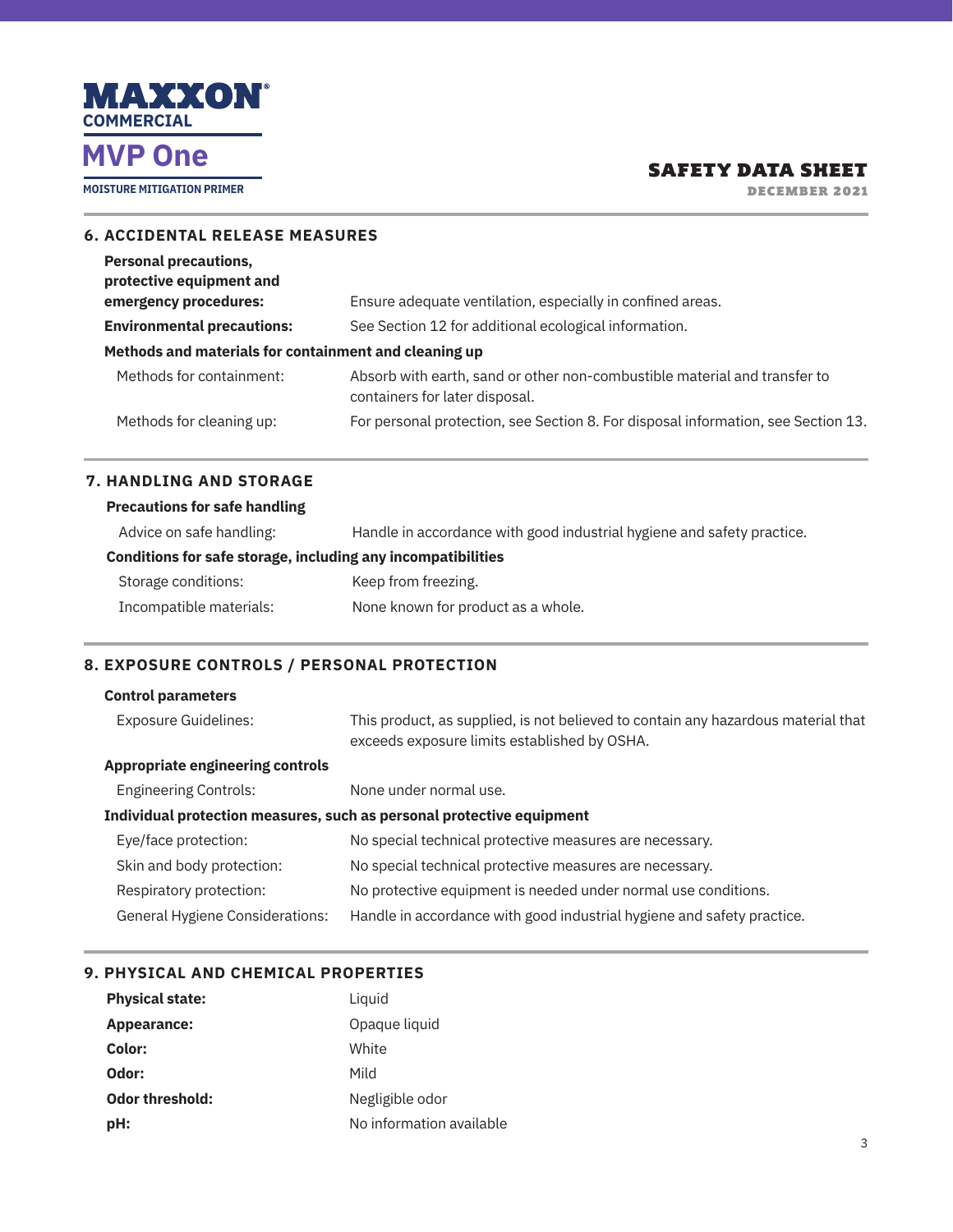

**MOISTURE MITIGATION PRIMER**

## SAFETY DATA SHEET

DECEMBER 2021

| 9. PHYSICAL AND CHEMICAL PROPERTIES Continued |                                                                                                                                                                                                                                                                                                                                              |
|-----------------------------------------------|----------------------------------------------------------------------------------------------------------------------------------------------------------------------------------------------------------------------------------------------------------------------------------------------------------------------------------------------|
| <b>Melting point/freezing point:</b>          | $\leq$ = 32 °F / 0 °C                                                                                                                                                                                                                                                                                                                        |
|                                               | Melting point is not applicable. Freezing points are shown.                                                                                                                                                                                                                                                                                  |
| <b>Boiling point/boiling range:</b>           | $>= 212 °F / 100 °C$                                                                                                                                                                                                                                                                                                                         |
| <b>Flash point:</b>                           | Non-Flammable                                                                                                                                                                                                                                                                                                                                |
| <b>Evaporation rate:</b>                      | The evaporation rate of the water component of this emulsion product is<br>dependent upon: 1) The temperature of the water at the air-water surface;<br>2) The humidity of the air; 3) The area of the air-water surface; 4) The<br>temperature of the air.<br>No data available. Evaporation rate is dependent upon atmospheric conditions. |
| <b>Flammability (solid, gas):</b>             | Non-Flammable                                                                                                                                                                                                                                                                                                                                |
| <b>Flammability Limit in Air:</b>             | Not applicable                                                                                                                                                                                                                                                                                                                               |
| <b>Upper flammability limit:</b>              | Non-Flammable                                                                                                                                                                                                                                                                                                                                |
| <b>Lower flammability limit:</b>              | Non-Flammable                                                                                                                                                                                                                                                                                                                                |
| Vapor pressure:                               | 2.33 (kPa) @20 °C                                                                                                                                                                                                                                                                                                                            |
| <b>Vapor density:</b>                         | 5.3                                                                                                                                                                                                                                                                                                                                          |
| Where:                                        | Air = 1 at 68 °F (20 °C)                                                                                                                                                                                                                                                                                                                     |
| <b>Specific gravity:</b>                      | No information available                                                                                                                                                                                                                                                                                                                     |
| <b>Water solubility:</b>                      | Dispersible                                                                                                                                                                                                                                                                                                                                  |
| <b>Solubility in other solvents:</b>          | No information available                                                                                                                                                                                                                                                                                                                     |
| <b>Partition coefficient:</b>                 | No information available                                                                                                                                                                                                                                                                                                                     |
| <b>Autoignition temperature:</b>              | Non-Flammable                                                                                                                                                                                                                                                                                                                                |
| <b>Decomposition temperature:</b>             | No information available                                                                                                                                                                                                                                                                                                                     |
| <b>Kinematic viscosity:</b>                   | No information available                                                                                                                                                                                                                                                                                                                     |
| <b>Dynamic viscosity:</b>                     | No information available                                                                                                                                                                                                                                                                                                                     |
| <b>Explosive properties:</b>                  | Not an explosive                                                                                                                                                                                                                                                                                                                             |
| <b>Oxidizing properties:</b>                  | No information available                                                                                                                                                                                                                                                                                                                     |
| <b>Other Information:</b>                     |                                                                                                                                                                                                                                                                                                                                              |
| Softening point:                              | Not applicable                                                                                                                                                                                                                                                                                                                               |
| Molecular weight:                             | No information available                                                                                                                                                                                                                                                                                                                     |
| VOC Content (%):                              | $< 1.0\%$                                                                                                                                                                                                                                                                                                                                    |
| Density:                                      | No information available                                                                                                                                                                                                                                                                                                                     |
| Bulk density:                                 | No information available                                                                                                                                                                                                                                                                                                                     |
|                                               |                                                                                                                                                                                                                                                                                                                                              |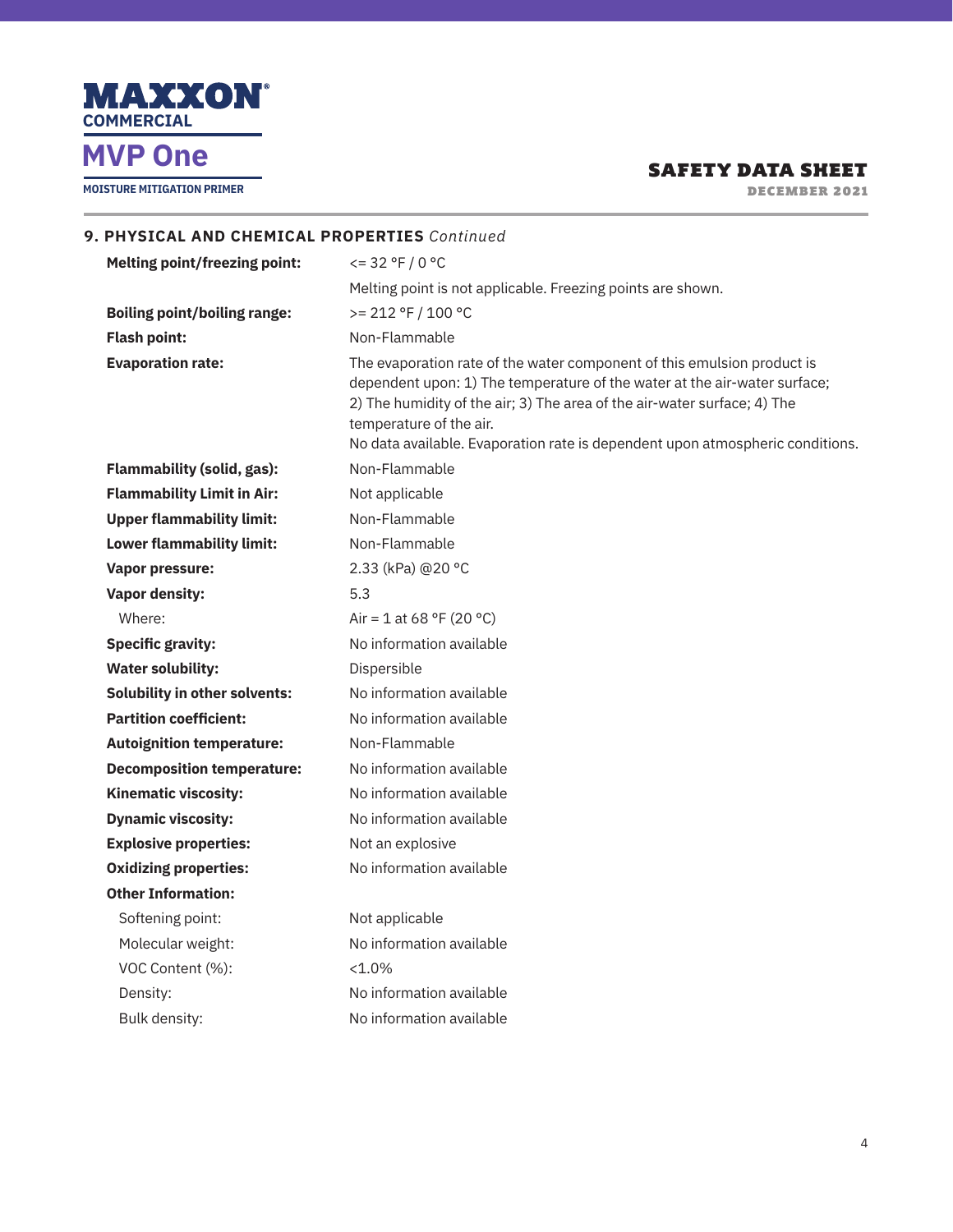

**MOISTURE MITIGATION PRIMER**

## SAFETY DATA SHEET

DECEMBER 2021

| <b>10. STABILITY AND REACTIVITY</b> |                                |                                                                     |
|-------------------------------------|--------------------------------|---------------------------------------------------------------------|
|                                     | <b>Reactivity:</b>             | Not applicable. Stable under normal conditions.                     |
|                                     | <b>Chemical stability:</b>     | Stable under normal conditions of handling, use and transportation. |
|                                     | <b>Possibility of</b>          |                                                                     |
|                                     | hazardous reactions:           | None under normal use.                                              |
|                                     | <b>Conditions to avoid:</b>    | Keep from freezing.                                                 |
|                                     | <b>Incompatible materials:</b> | None known for product as a whole.                                  |
|                                     | <b>Hazardous</b>               |                                                                     |
|                                     | decomposition products:        | None known based on information supplied.                           |
|                                     |                                |                                                                     |

### **11. TOXICOLOGICAL INFORMATION**

#### **Information on likely routes of exposure**

| Product Information:                                   | Toxicological testing has not been conducted for this product overall. Available<br>toxicological data for individual ingredients are summarized below. |
|--------------------------------------------------------|---------------------------------------------------------------------------------------------------------------------------------------------------------|
| Inhalation:                                            | No data available. No known effect.                                                                                                                     |
| Eye contact:                                           | Avoid contact with eyes.                                                                                                                                |
| Skin contact:                                          | Avoid contact with skin and clothing.                                                                                                                   |
| Ingestion:                                             | No data available. No known effect.                                                                                                                     |
| <b>Information on toxicological effects</b>            |                                                                                                                                                         |
| Symptoms:                                              | No information available.                                                                                                                               |
|                                                        | Delayed and immediate effects as well as chronic effects from short and long-term exposure                                                              |
| Sensitization:                                         | No information available.                                                                                                                               |
| Germ cell mutagenicity:                                | This product does not contain any ingredients that cause germ cell<br>mutagenicity.                                                                     |
| Carcinogenicity:                                       | This product does not contain any carcinogens or potential carcinogens as<br>listed by OSHA, IARC or NTP.                                               |
| Reproductive toxicity:                                 | This product does not contain any known or suspected reproductive hazards.                                                                              |
| [Specific target organ toxicity]<br>- single exposure: | No known effects under normal use conditions.                                                                                                           |
| [Specific target organ toxicity]                       |                                                                                                                                                         |
| - repeated exposure:                                   | None known for product as a whole.                                                                                                                      |
| Aspiration hazard:                                     | No information available.                                                                                                                               |

#### **12. ECOLOGICAL INFORMATION**

| Ecotoxicity:                          | This mixture contains no known hazards to the aquatic environment. |
|---------------------------------------|--------------------------------------------------------------------|
| <b>Persistence and degradability:</b> | No information available.                                          |
| <b>Bioaccumulation:</b>               | No information available.                                          |
| Other adverse effects:                | No information available.                                          |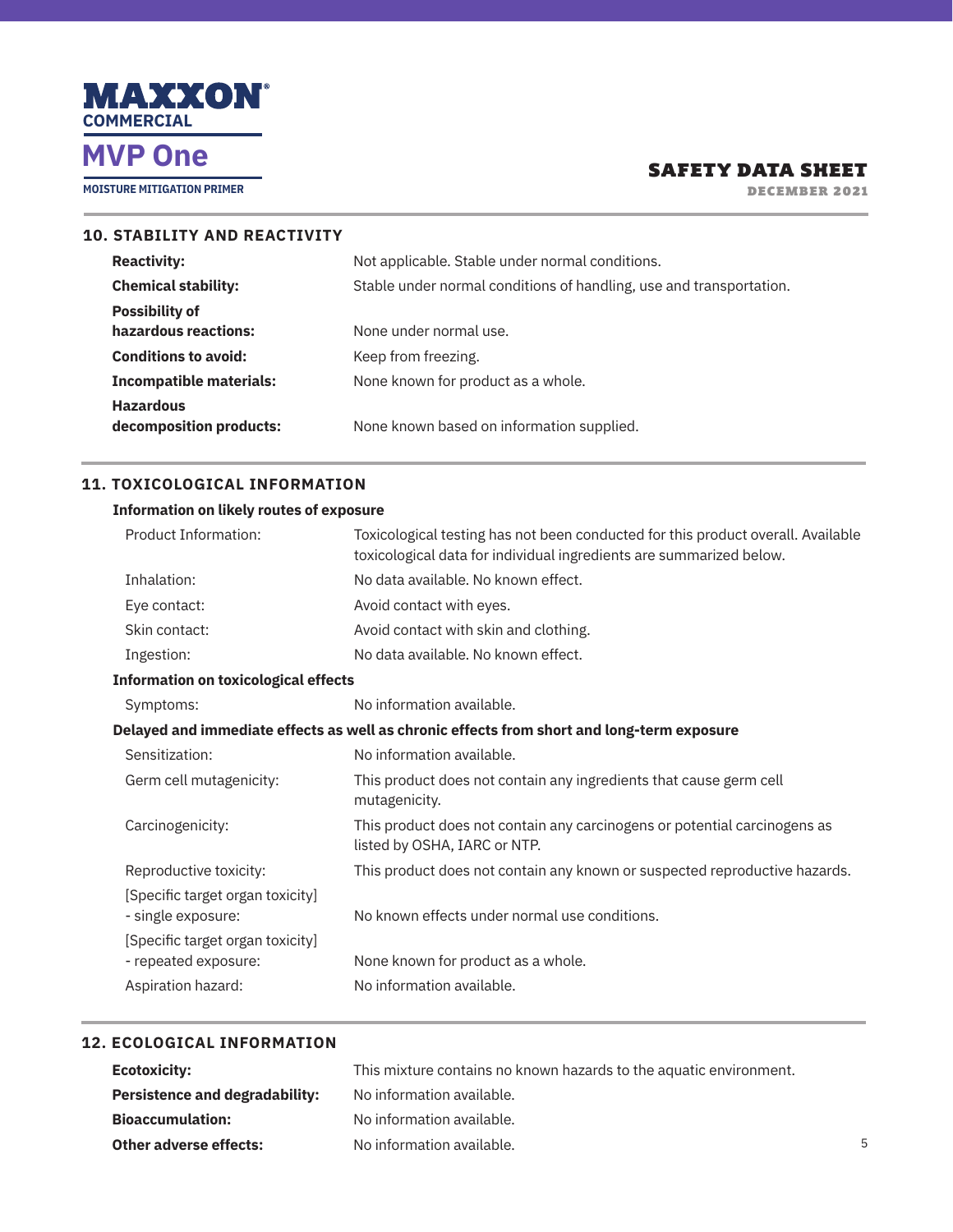

**MOISTURE MITIGATION PRIMER**

## SAFETY DATA SHEET

DECEMBER 2021

| <b>13. DISPOSAL CONSIDERATIONS</b> |                                                                                                                       |  |
|------------------------------------|-----------------------------------------------------------------------------------------------------------------------|--|
| <b>Waste treatment methods</b>     |                                                                                                                       |  |
| Disposal of wastes:                | Disposal should be in accordance with applicable local, regional, national and<br>international laws and regulations. |  |
| Contaminated packaging:            | Do not reuse container.                                                                                               |  |

### **14. TRANSPORTATION INFORMATION**

| ۰.<br>٠<br>$\sim$<br>۰.<br>. . |  |
|--------------------------------|--|

**DOT:** Not Regulated

#### **15. REGULATORY INFORMATION**

| <b>International Inventories Legend</b> |                                                                                                                                                                                                                                                                         |
|-----------------------------------------|-------------------------------------------------------------------------------------------------------------------------------------------------------------------------------------------------------------------------------------------------------------------------|
| TSCA:                                   | United States Toxic Substances Control Act Section 8(b) Inventory.                                                                                                                                                                                                      |
| <b>DSL/NDSL:</b>                        | Canadian Domestic Substances List/Non-Domestic Substances List.                                                                                                                                                                                                         |
| <b>EINECS/ELINCS:</b>                   | European Inventory of Existing Chemical Substances/European List of Notified<br><b>Chemical Substances.</b>                                                                                                                                                             |
| <b>ENCS:</b>                            | Japan Existing and New Chemical Substances.                                                                                                                                                                                                                             |
| IECSC:                                  | China Inventory of Existing Chemical Substances.                                                                                                                                                                                                                        |
| <b>KECL:</b>                            | Korean Existing and Evaluated Chemical Substances.                                                                                                                                                                                                                      |
| PICCS:                                  | Philippines Inventory of Chemicals and Chemical Substances.                                                                                                                                                                                                             |
| AICS:                                   | Australian Inventory of Chemical Substances.                                                                                                                                                                                                                            |
| <b>US Federal Regulations</b>           |                                                                                                                                                                                                                                                                         |
| <b>SARA 313:</b>                        | Section 313 of Title III of the Superfund Amendments and Reauthorization Act<br>of 1986 (SARA). This product does not contain any chemicals which are subject<br>to the reporting requirements of the Act and Title 40 of the Code of Federal<br>Regulations, Part 372. |
| <b>SARA 311/312 Hazard</b>              |                                                                                                                                                                                                                                                                         |
| Categories Acute health hazard: No      |                                                                                                                                                                                                                                                                         |
| <b>Chronic Health Hazard:</b>           | <b>No</b>                                                                                                                                                                                                                                                               |
| Fire hazard:                            | <b>No</b>                                                                                                                                                                                                                                                               |
| Sudden release of                       |                                                                                                                                                                                                                                                                         |
| pressure hazard:                        | <b>No</b>                                                                                                                                                                                                                                                               |
| <b>Reactive Hazard:</b>                 | <b>No</b>                                                                                                                                                                                                                                                               |
| <b>CWA (Clean Water Act):</b>           | This product does not contain any substances regulated as pollutants pursuant<br>to the Clean Water Act (40 CFR 122.21 and 40 CFR 122.42)                                                                                                                               |